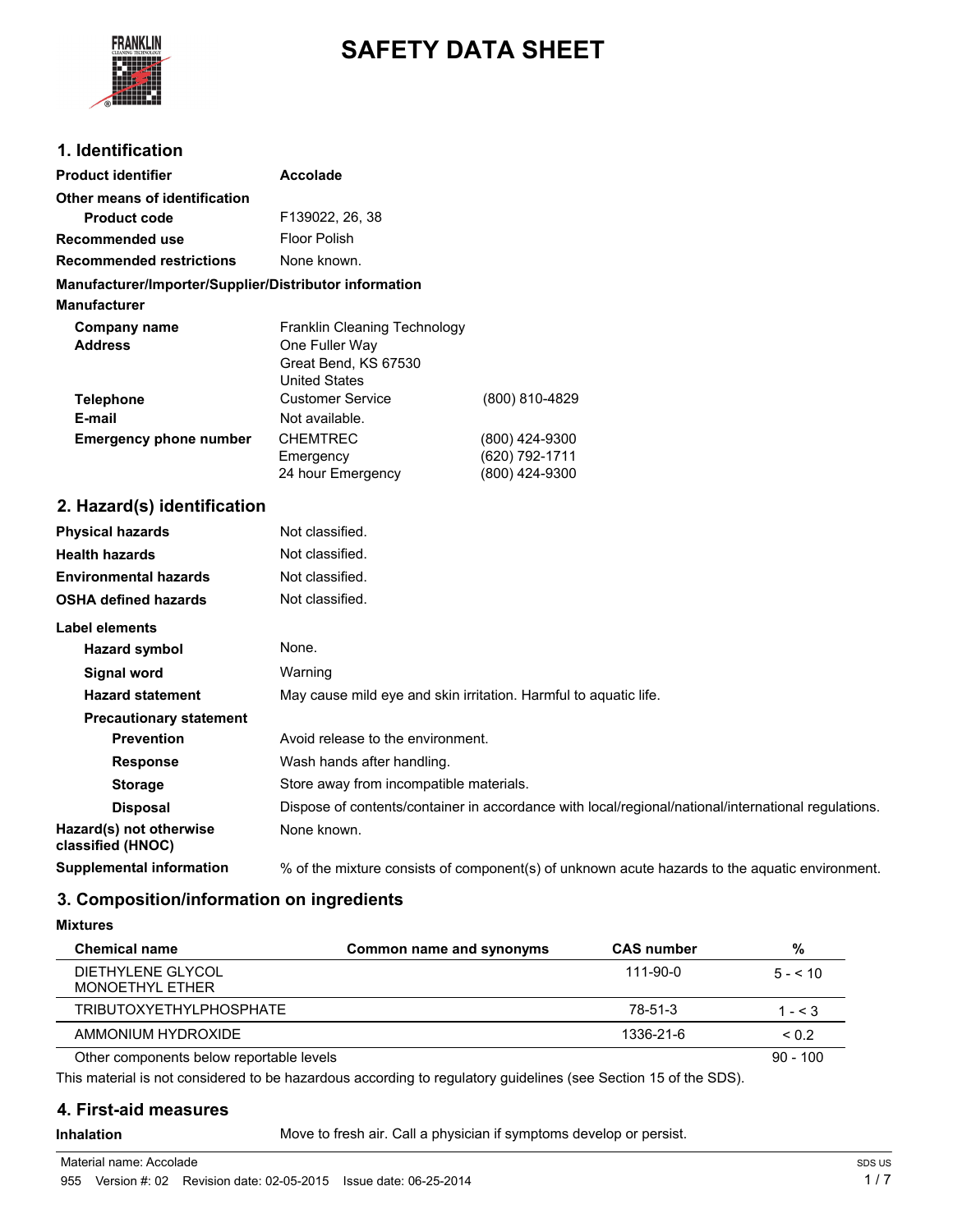| <b>Skin contact</b>                                                          | Wash off with soap and water. Get medical attention if irritation develops and persists.                            |  |  |
|------------------------------------------------------------------------------|---------------------------------------------------------------------------------------------------------------------|--|--|
| Eye contact                                                                  | Rinse with water. Get medical attention if irritation develops and persists.                                        |  |  |
| Ingestion                                                                    | Rinse mouth. Get medical attention if symptoms occur.                                                               |  |  |
| <b>Most important</b><br>symptoms/effects, acute and<br>delayed              | Direct contact with eyes may cause temporary irritation.                                                            |  |  |
| Indication of immediate<br>medical attention and special<br>treatment needed | Provide general supportive measures and treat symptomatically.                                                      |  |  |
| <b>General information</b>                                                   | Ensure that medical personnel are aware of the material(s) involved, and take precautions to<br>protect themselves. |  |  |
| 5. Fire-fighting measures                                                    |                                                                                                                     |  |  |
| Suitable extinguishing media                                                 | Water fog. Foam. Dry chemical powder. Carbon dioxide (CO2).                                                         |  |  |
| Unsuitable extinguishing<br>media                                            | Do not use water jet as an extinguisher, as this will spread the fire.                                              |  |  |
| Specific hazards arising from<br>the chemical                                | During fire, gases hazardous to health may be formed.                                                               |  |  |
| Special protective equipment<br>and precautions for firefighters             | Self-contained breathing apparatus and full protective clothing must be worn in case of fire.                       |  |  |

Move containers from fire area if you can do so without risk.

**Specific methods** Use standard firefighting procedures and consider the hazards of other involved materials. General fire hazards **No unusual fire or explosion hazards noted.** 

### **6. Accidental release measures**

**Fire-fighting**

**equipment/instructions**

| Personal precautions,<br>protective equipment and<br>emergency procedures | Keep unnecessary personnel away. Keep people away from and upwind of spill/leak. Keep out of<br>low areas. Wear appropriate protective equipment and clothing during clean-up. Do not touch<br>damaged containers or spilled material unless wearing appropriate protective clothing. Ensure<br>adequate ventilation. Local authorities should be advised if significant spillages cannot be<br>contained. For personal protection, see section 8 of the SDS. |
|---------------------------------------------------------------------------|---------------------------------------------------------------------------------------------------------------------------------------------------------------------------------------------------------------------------------------------------------------------------------------------------------------------------------------------------------------------------------------------------------------------------------------------------------------|
| <b>Methods and materials for</b><br>containment and cleaning up           | Large Spills: Stop the flow of material, if this is without risk. Dike the spilled material, where this is<br>possible. Cover with plastic sheet to prevent spreading. Absorb in vermiculite, dry sand or earth<br>and place into containers. Prevent entry into waterways, sewer, basements or confined areas.<br>Following product recovery, flush area with water.                                                                                         |
|                                                                           | Small Spills: Wipe up with absorbent material (e.g. cloth, fleece). Clean surface thoroughly to<br>remove residual contamination.                                                                                                                                                                                                                                                                                                                             |
| <b>Environmental precautions</b>                                          | Never return spills to original containers for re-use. For waste disposal, see section 13 of the SDS.<br>Avoid release to the environment. Contact local authorities in case of spillage to drain/aquatic<br>environment. Prevent further leakage or spillage if safe to do so. Do not contaminate water. Avoid<br>discharge into drains, water courses or onto the ground.                                                                                   |
| 7. Handling and storage                                                   |                                                                                                                                                                                                                                                                                                                                                                                                                                                               |
| <b>Precautions for safe handling</b>                                      | Avoid prolonged exposure. Provide adequate ventilation. Wear appropriate personal protective<br>equipment. Observe good industrial hygiene practices. Avoid release to the environment. Do not<br>empty into drains.                                                                                                                                                                                                                                          |
| Conditions for safe storage,<br>including any incompatibilities           | Store in original tightly closed container. Store away from incompatible materials (see Section 10<br>of the SDS).                                                                                                                                                                                                                                                                                                                                            |

# **8. Exposure controls/personal protection**

| Occupational exposure limits<br>US. OSHA Table Z-1 Limits for Air Contaminants (29 CFR 1910.1000) |      |                   |
|---------------------------------------------------------------------------------------------------|------|-------------------|
| <b>Components</b>                                                                                 | Type | Value             |
| AMMONIUM HYDROXIDE<br>$(CAS 1336-21-6)$                                                           | PEL  | $35 \text{ mg/m}$ |
|                                                                                                   |      | 50 ppm            |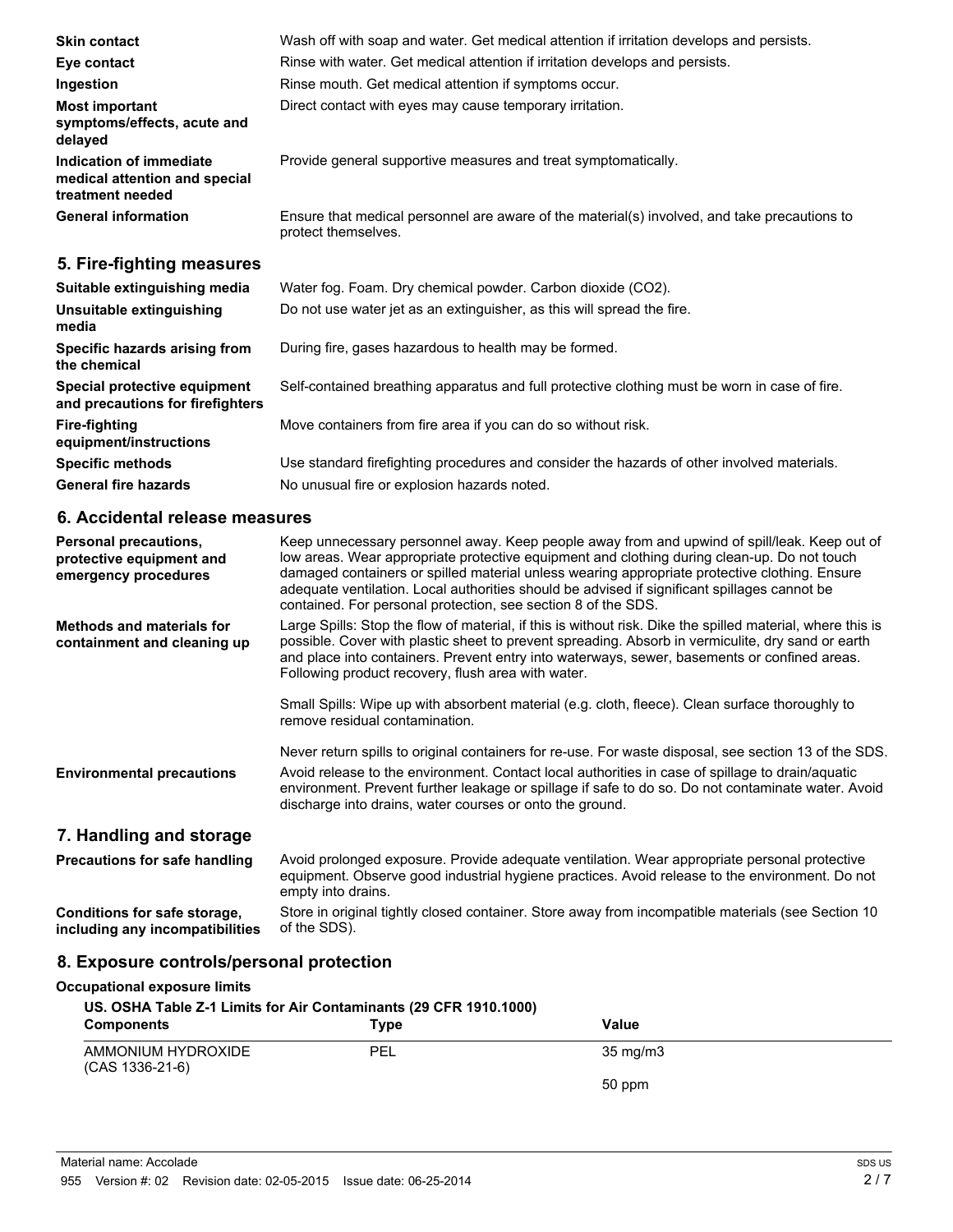|                                                                                   | <b>US. ACGIH Threshold Limit Values</b>                                                                                                                                                                                     |                                                                                                                                                                                                                                                                                                                                                                                                        |  |
|-----------------------------------------------------------------------------------|-----------------------------------------------------------------------------------------------------------------------------------------------------------------------------------------------------------------------------|--------------------------------------------------------------------------------------------------------------------------------------------------------------------------------------------------------------------------------------------------------------------------------------------------------------------------------------------------------------------------------------------------------|--|
| <b>Components</b>                                                                 | Type                                                                                                                                                                                                                        | Value                                                                                                                                                                                                                                                                                                                                                                                                  |  |
| AMMONIUM HYDROXIDE<br>$(CAS 1336-21-6)$                                           | <b>STEL</b>                                                                                                                                                                                                                 | 35 ppm                                                                                                                                                                                                                                                                                                                                                                                                 |  |
|                                                                                   | <b>TWA</b>                                                                                                                                                                                                                  | 25 ppm                                                                                                                                                                                                                                                                                                                                                                                                 |  |
| US. NIOSH: Pocket Guide to Chemical Hazards                                       |                                                                                                                                                                                                                             |                                                                                                                                                                                                                                                                                                                                                                                                        |  |
| <b>Components</b>                                                                 | <b>Type</b>                                                                                                                                                                                                                 | Value                                                                                                                                                                                                                                                                                                                                                                                                  |  |
| AMMONIUM HYDROXIDE<br>$(CAS 1336-21-6)$                                           | <b>STEL</b>                                                                                                                                                                                                                 | 27 mg/m3                                                                                                                                                                                                                                                                                                                                                                                               |  |
|                                                                                   |                                                                                                                                                                                                                             | 35 ppm                                                                                                                                                                                                                                                                                                                                                                                                 |  |
|                                                                                   | <b>TWA</b>                                                                                                                                                                                                                  | $18 \text{ mg/m}$                                                                                                                                                                                                                                                                                                                                                                                      |  |
|                                                                                   |                                                                                                                                                                                                                             | 25 ppm                                                                                                                                                                                                                                                                                                                                                                                                 |  |
|                                                                                   | US. Workplace Environmental Exposure Level (WEEL) Guides                                                                                                                                                                    |                                                                                                                                                                                                                                                                                                                                                                                                        |  |
| <b>Components</b>                                                                 | <b>Type</b>                                                                                                                                                                                                                 | Value                                                                                                                                                                                                                                                                                                                                                                                                  |  |
| <b>DIETHYLENE GLYCOL</b><br><b>MONOETHYL ETHER</b><br>(CAS 111-90-0)              | <b>TWA</b>                                                                                                                                                                                                                  | 140 mg/m3                                                                                                                                                                                                                                                                                                                                                                                              |  |
|                                                                                   |                                                                                                                                                                                                                             | 25 ppm                                                                                                                                                                                                                                                                                                                                                                                                 |  |
| <b>Biological limit values</b>                                                    | No biological exposure limits noted for the ingredient(s).                                                                                                                                                                  |                                                                                                                                                                                                                                                                                                                                                                                                        |  |
| Appropriate engineering<br>controls                                               |                                                                                                                                                                                                                             | Good general ventilation (typically 10 air changes per hour) should be used. Ventilation rates<br>should be matched to conditions. If applicable, use process enclosures, local exhaust ventilation,<br>or other engineering controls to maintain airborne levels below recommended exposure limits. If<br>exposure limits have not been established, maintain airborne levels to an acceptable level. |  |
|                                                                                   | Individual protection measures, such as personal protective equipment                                                                                                                                                       |                                                                                                                                                                                                                                                                                                                                                                                                        |  |
| Wear safety glasses with side shields (or goggles).<br><b>Eye/face protection</b> |                                                                                                                                                                                                                             |                                                                                                                                                                                                                                                                                                                                                                                                        |  |
| <b>Skin protection</b>                                                            |                                                                                                                                                                                                                             |                                                                                                                                                                                                                                                                                                                                                                                                        |  |
| <b>Hand protection</b>                                                            | Wear appropriate chemical resistant gloves.                                                                                                                                                                                 |                                                                                                                                                                                                                                                                                                                                                                                                        |  |
| Other                                                                             | Wear suitable protective clothing.                                                                                                                                                                                          |                                                                                                                                                                                                                                                                                                                                                                                                        |  |
| <b>Respiratory protection</b>                                                     | In case of insufficient ventilation, wear suitable respiratory equipment.                                                                                                                                                   |                                                                                                                                                                                                                                                                                                                                                                                                        |  |
| <b>Thermal hazards</b>                                                            | Wear appropriate thermal protective clothing, when necessary.                                                                                                                                                               |                                                                                                                                                                                                                                                                                                                                                                                                        |  |
| <b>General hygiene</b><br>considerations                                          | Always observe good personal hygiene measures, such as washing after handling the material<br>and before eating, drinking, and/or smoking. Routinely wash work clothing and protective<br>equipment to remove contaminants. |                                                                                                                                                                                                                                                                                                                                                                                                        |  |

# **9. Physical and chemical properties**

| <b>Appearance</b>                            |                              |
|----------------------------------------------|------------------------------|
| <b>Physical state</b>                        | Liquid.                      |
| Form                                         | Liquid.                      |
| Color                                        | Opaque white emulsion        |
| Odor                                         | Not available.               |
| <b>Odor threshold</b>                        | Not available.               |
| рH                                           | 8.6                          |
| Melting point/freezing point                 | 32 °F (0 $^{\circ}$ C)       |
| Initial boiling point and boiling<br>range   | 212 °F (100 °C)              |
| <b>Flash point</b>                           | 204.8 °F (96.0 °C) estimated |
| <b>Evaporation rate</b>                      | Not available.               |
| Flammability (solid, gas)                    | Not available.               |
| Upper/lower flammability or explosive limits |                              |
| <b>Flammability limit - lower</b><br>$(\%)$  | Not available.               |
| <b>Flammability limit - upper</b><br>(%)     | Not available.               |
| Explosive limit - lower (%)                  | Not available.               |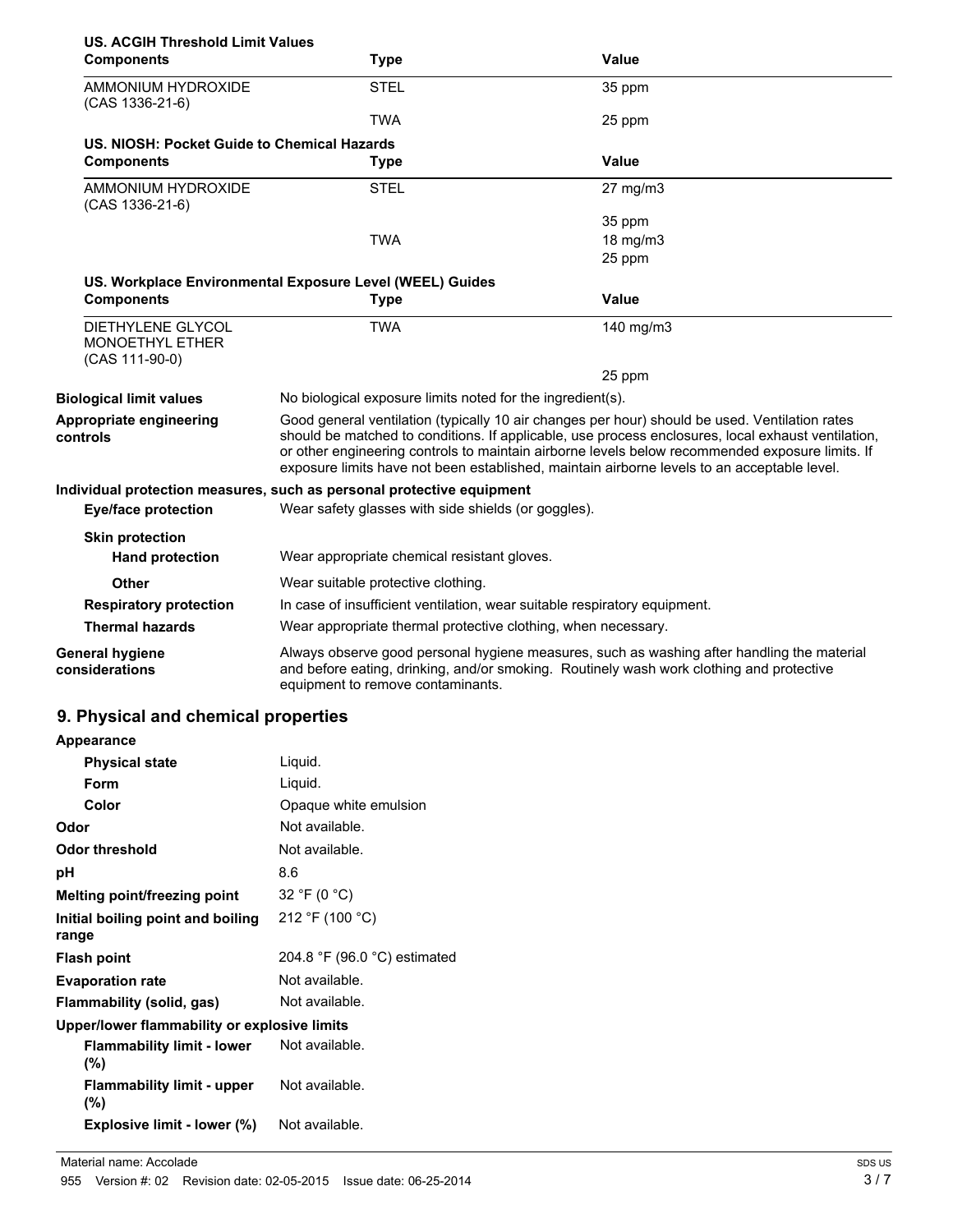| Explosive limit - upper (%)                       | Not available.               |
|---------------------------------------------------|------------------------------|
| Vapor pressure                                    | 0.01 hPa estimated           |
| Vapor density                                     | Not available.               |
| <b>Relative density</b>                           | Not available.               |
| Solubility(ies)                                   |                              |
| Solubility (water)                                | Not available.               |
| <b>Partition coefficient</b><br>(n-octanol/water) | Not available.               |
| <b>Auto-ignition temperature</b>                  | 400 °F (204.44 °C) estimated |
| <b>Decomposition temperature</b>                  | Not available.               |
| <b>Viscosity</b>                                  | Not available.               |
| <b>Other information</b>                          |                              |
| <b>Density</b>                                    | 8.59 lbs/gal                 |
| <b>Flammability class</b>                         | Combustible IIIB estimated   |
| <b>Percent volatile</b>                           | 80.5%                        |
| <b>Specific gravity</b>                           | 1.03                         |
| VOC (Weight %)                                    | $0\%$                        |

# **10. Stability and reactivity**

| <b>Reactivity</b>                            | The product is stable and non-reactive under normal conditions of use, storage and transport. |
|----------------------------------------------|-----------------------------------------------------------------------------------------------|
| <b>Chemical stability</b>                    | Material is stable under normal conditions.                                                   |
| <b>Possibility of hazardous</b><br>reactions | No dangerous reaction known under conditions of normal use.                                   |
| <b>Conditions to avoid</b>                   | Avoid temperatures exceeding the flash point. Contact with incompatible materials.            |
| Incompatible materials                       | Strong oxidizing agents.                                                                      |
| <b>Hazardous decomposition</b><br>products   | No hazardous decomposition products are known.                                                |

# **11. Toxicological information**

## **Information on likely routes of exposure**

| Ingestion                                                                          | Expected to be a low ingestion hazard.                   |
|------------------------------------------------------------------------------------|----------------------------------------------------------|
| <b>Inhalation</b>                                                                  | Prolonged inhalation may be harmful.                     |
| <b>Skin contact</b>                                                                | No adverse effects due to skin contact are expected.     |
| Eye contact                                                                        | Direct contact with eyes may cause temporary irritation. |
| Symptoms related to the<br>physical, chemical and<br>toxicological characteristics | Direct contact with eyes may cause temporary irritation. |

#### **Information on toxicological effects**

| <b>Acute toxicity</b>  | Not available. |                             |
|------------------------|----------------|-----------------------------|
| <b>Product</b>         | <b>Species</b> | <b>Test Results</b>         |
| Accolade (CAS Mixture) |                |                             |
| Acute                  |                |                             |
| Dermal                 |                |                             |
| LD50                   | Mouse          | 112149.5313 mg/kg estimated |
|                        | Rabbit         | 158429.9063 mg/kg estimated |
|                        | Rat            | 112149.5313 mg/kg estimated |
| Oral                   |                |                             |
| LD50                   | Mouse          | 122.9907 g/kg estimated     |
|                        | Rat            | 20323.7832 mg/kg estimated  |
| Other                  |                |                             |
| LD50                   | Mouse          | 7728.7007 mg/kg estimated   |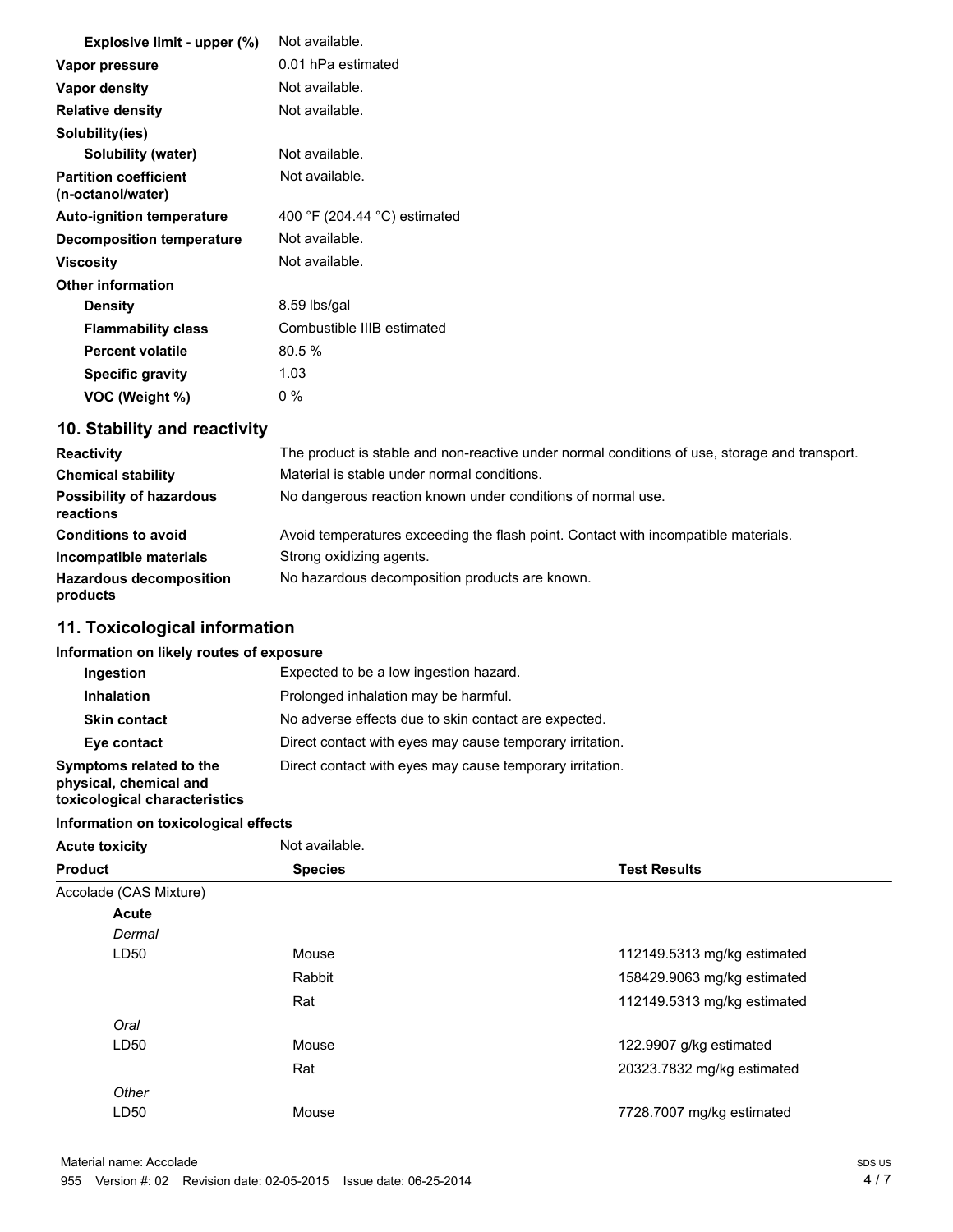| <b>Product</b>                                                                | <b>Species</b>                                                               |                                                                                          | <b>Test Results</b>                  |  |
|-------------------------------------------------------------------------------|------------------------------------------------------------------------------|------------------------------------------------------------------------------------------|--------------------------------------|--|
|                                                                               | Rat                                                                          |                                                                                          | 41121.4961 mg/kg estimated           |  |
|                                                                               |                                                                              | * Estimates for product may be based on additional component data not shown.             |                                      |  |
| <b>Skin corrosion/irritation</b>                                              | Prolonged skin contact may cause temporary irritation.                       |                                                                                          |                                      |  |
| Serious eye damage/eye<br>irritation                                          |                                                                              | Direct contact with eyes may cause temporary irritation.                                 |                                      |  |
| Respiratory or skin sensitization                                             |                                                                              |                                                                                          |                                      |  |
| <b>Respiratory sensitization</b>                                              | Not available.                                                               |                                                                                          |                                      |  |
| <b>Skin sensitization</b>                                                     |                                                                              | This product is not expected to cause skin sensitization.                                |                                      |  |
| <b>Germ cell mutagenicity</b>                                                 | mutagenic or genotoxic.                                                      | No data available to indicate product or any components present at greater than 0.1% are |                                      |  |
| Carcinogenicity                                                               |                                                                              | This product is not considered to be a carcinogen by IARC, ACGIH, NTP, or OSHA.          |                                      |  |
| OSHA Specifically Regulated Substances (29 CFR 1910.1001-1050)<br>Not listed. |                                                                              |                                                                                          |                                      |  |
| <b>Reproductive toxicity</b>                                                  | This product is not expected to cause reproductive or developmental effects. |                                                                                          |                                      |  |
| Specific target organ toxicity -<br>single exposure                           | Not classified.                                                              |                                                                                          |                                      |  |
| Specific target organ toxicity -<br>repeated exposure                         | Not classified.                                                              |                                                                                          |                                      |  |
| <b>Aspiration hazard</b>                                                      | Not available.                                                               |                                                                                          |                                      |  |
| <b>Chronic effects</b>                                                        | Prolonged inhalation may be harmful.                                         |                                                                                          |                                      |  |
| 12. Ecological information                                                    |                                                                              |                                                                                          |                                      |  |
| <b>Ecotoxicity</b>                                                            | Harmful to aquatic life.                                                     |                                                                                          |                                      |  |
| <b>Product</b>                                                                |                                                                              | <b>Species</b>                                                                           | <b>Test Results</b>                  |  |
| Accolade (CAS Mixture)<br><b>Aquatic</b>                                      |                                                                              |                                                                                          |                                      |  |
| Crustacea                                                                     | <b>EC50</b>                                                                  | Daphnia                                                                                  | 143108.8594 mg/l, 48 hours estimated |  |
| Fish                                                                          | <b>LC50</b>                                                                  | Fish                                                                                     | 458.5973 mg/l, 96 hours estimated    |  |
|                                                                               |                                                                              | * Estimates for product may be based on additional component data not shown.             |                                      |  |
| Persistence and degradability                                                 | No data is available on the degradability of this product.                   |                                                                                          |                                      |  |
| <b>Bioaccumulative potential</b>                                              | No data available.                                                           |                                                                                          |                                      |  |

|                                   | Partition coefficient n-octanol / water (log Kow) |                                                                                            |  |
|-----------------------------------|---------------------------------------------------|--------------------------------------------------------------------------------------------|--|
| DIETHYLENE GLYCOL MONOETHYL ETHER |                                                   | $-0.54$                                                                                    |  |
| TRIBUTOXYETHYLPHOSPHATE           |                                                   | 3.75                                                                                       |  |
| Mobility in soil                  | No data available.                                |                                                                                            |  |
| Other adverse effects             |                                                   | No other adverse environmental effects (e.g. ozone depletion, photochemical ozone creation |  |

# **13. Disposal considerations**

| <b>Disposal instructions</b>             | Collect and reclaim or dispose in sealed containers at licensed waste disposal site. Do not allow<br>this material to drain into sewers/water supplies. Do not contaminate ponds, waterways or ditches<br>with chemical or used container. Dispose of contents/container in accordance with<br>local/regional/national/international regulations. |
|------------------------------------------|---------------------------------------------------------------------------------------------------------------------------------------------------------------------------------------------------------------------------------------------------------------------------------------------------------------------------------------------------|
| Local disposal regulations               | Dispose in accordance with all applicable regulations.                                                                                                                                                                                                                                                                                            |
| Hazardous waste code                     | The waste code should be assigned in discussion between the user, the producer and the waste<br>disposal company.                                                                                                                                                                                                                                 |
| Waste from residues / unused<br>products | Dispose of in accordance with local regulations. Empty containers or liners may retain some<br>product residues. This material and its container must be disposed of in a safe manner (see:<br>Disposal instructions).                                                                                                                            |
| <b>Contaminated packaging</b>            | Empty containers should be taken to an approved waste handling site for recycling or disposal.<br>Since emptied containers may retain product residue, follow label warnings even after container is<br>emptied.                                                                                                                                  |

potential, endocrine disruption, global warming potential) are expected from this component.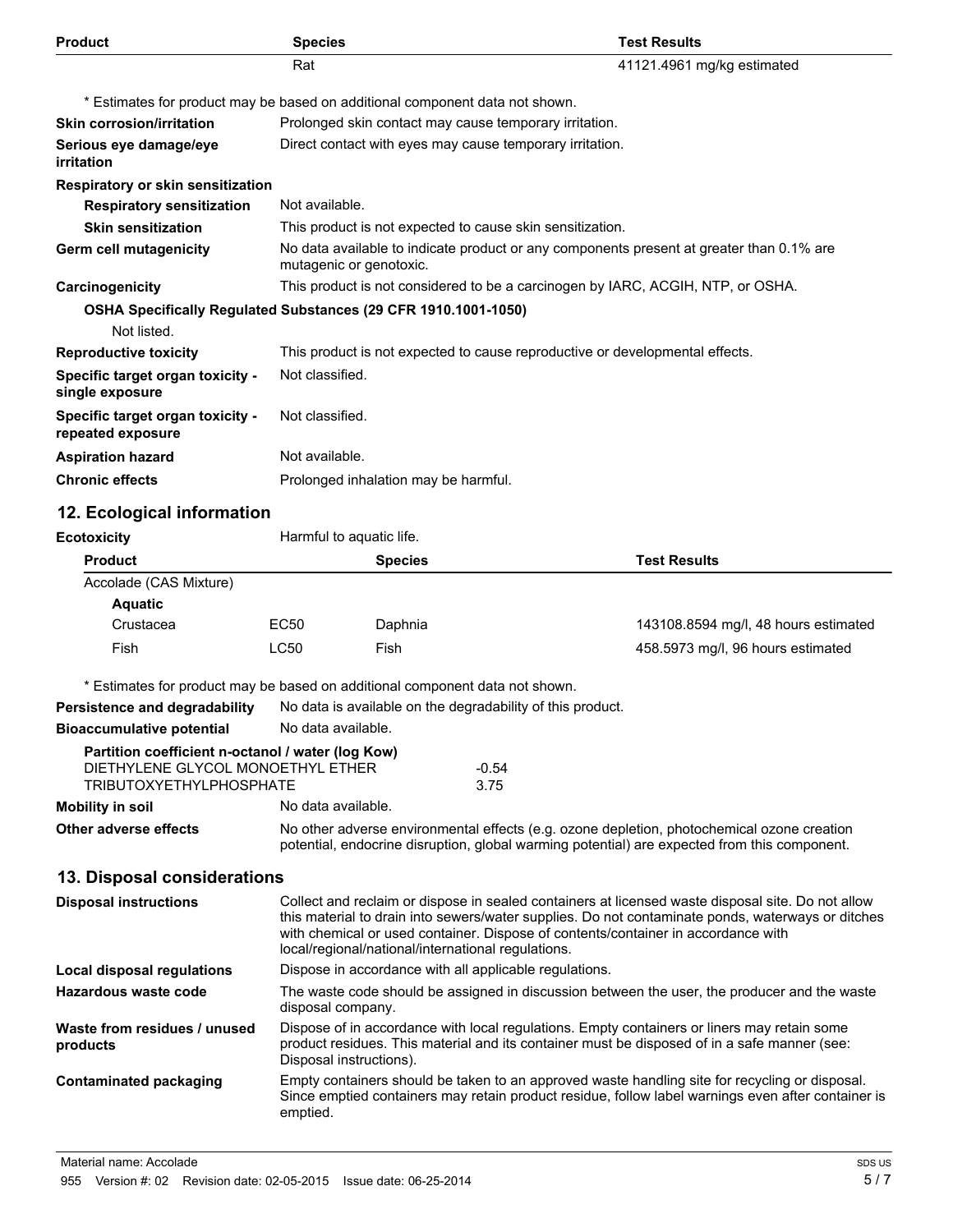## **14. Transport information**

#### **DOT**

Not regulated as dangerous goods.

#### **IATA**

Not regulated as dangerous goods.

#### **IMDG**

Not regulated as dangerous goods.

**Transport in bulk according to** This substance/mixture is not intended to be transported in bulk. **Annex II of MARPOL 73/78 and the IBC Code**

### **15. Regulatory information**

| <b>US federal regulations</b>                                                                    | This product is not known to be a "Hazardous Chemical" as defined by the OSHA Hazard<br>Communication Standard, 29 CFR 1910.1200.<br>All components are on the U.S. EPA TSCA Inventory List. |                   |          |  |  |
|--------------------------------------------------------------------------------------------------|----------------------------------------------------------------------------------------------------------------------------------------------------------------------------------------------|-------------------|----------|--|--|
|                                                                                                  | TSCA Section 12(b) Export Notification (40 CFR 707, Subpt. D)                                                                                                                                |                   |          |  |  |
| Not regulated.                                                                                   |                                                                                                                                                                                              |                   |          |  |  |
| <b>CERCLA Hazardous Substance List (40 CFR 302.4)</b>                                            |                                                                                                                                                                                              |                   |          |  |  |
| AMMONIUM HYDROXIDE (CAS 1336-21-6)                                                               |                                                                                                                                                                                              | Listed.           |          |  |  |
| DIETHYLENE GLYCOL MONOETHYL ETHER (CAS                                                           |                                                                                                                                                                                              | Listed.           |          |  |  |
| $111-90-0$<br>TRIBUTOXYETHYLPHOSPHATE (CAS 78-51-3)                                              |                                                                                                                                                                                              | Listed.           |          |  |  |
| <b>SARA 304 Emergency release notification</b>                                                   |                                                                                                                                                                                              |                   |          |  |  |
| Not regulated.                                                                                   |                                                                                                                                                                                              |                   |          |  |  |
|                                                                                                  | OSHA Specifically Regulated Substances (29 CFR 1910.1001-1050)                                                                                                                               |                   |          |  |  |
| Not listed.                                                                                      |                                                                                                                                                                                              |                   |          |  |  |
|                                                                                                  | Superfund Amendments and Reauthorization Act of 1986 (SARA)                                                                                                                                  |                   |          |  |  |
| <b>Hazard categories</b>                                                                         | Immediate Hazard - No                                                                                                                                                                        |                   |          |  |  |
|                                                                                                  | Delayed Hazard - No                                                                                                                                                                          |                   |          |  |  |
|                                                                                                  | Fire Hazard - No<br>Pressure Hazard - No                                                                                                                                                     |                   |          |  |  |
|                                                                                                  | Reactivity Hazard - No                                                                                                                                                                       |                   |          |  |  |
| <b>SARA 302 Extremely hazardous substance</b>                                                    |                                                                                                                                                                                              |                   |          |  |  |
| Not listed.                                                                                      |                                                                                                                                                                                              |                   |          |  |  |
| SARA 311/312 Hazardous<br>chemical                                                               | No                                                                                                                                                                                           |                   |          |  |  |
| SARA 313 (TRI reporting)                                                                         |                                                                                                                                                                                              |                   |          |  |  |
| <b>Chemical name</b>                                                                             |                                                                                                                                                                                              | <b>CAS number</b> | % by wt. |  |  |
|                                                                                                  | DIETHYLENE GLYCOL MONOETHYL ETHER                                                                                                                                                            | 111-90-0          | $5 - 10$ |  |  |
| Other federal regulations                                                                        |                                                                                                                                                                                              |                   |          |  |  |
|                                                                                                  | Clean Air Act (CAA) Section 112 Hazardous Air Pollutants (HAPs) List                                                                                                                         |                   |          |  |  |
|                                                                                                  | DIETHYLENE GLYCOL MONOETHYL ETHER (CAS 111-90-0)                                                                                                                                             |                   |          |  |  |
|                                                                                                  | TRIBUTOXYETHYLPHOSPHATE (CAS 78-51-3)                                                                                                                                                        |                   |          |  |  |
|                                                                                                  | Clean Air Act (CAA) Section 112(r) Accidental Release Prevention (40 CFR 68.130)                                                                                                             |                   |          |  |  |
| Not regulated.                                                                                   |                                                                                                                                                                                              |                   |          |  |  |
| <b>Safe Drinking Water Act</b><br>(SDWA)                                                         | Not regulated.                                                                                                                                                                               |                   |          |  |  |
| <b>US state regulations</b>                                                                      |                                                                                                                                                                                              |                   |          |  |  |
| US. Massachusetts RTK - Substance List                                                           |                                                                                                                                                                                              |                   |          |  |  |
| AMMONIUM HYDROXIDE (CAS 1336-21-6)                                                               |                                                                                                                                                                                              |                   |          |  |  |
| US. New Jersey Worker and Community Right-to-Know Act                                            |                                                                                                                                                                                              |                   |          |  |  |
| AMMONIUM HYDROXIDE (CAS 1336-21-6)                                                               |                                                                                                                                                                                              |                   |          |  |  |
| DIETHYLENE GLYCOL MONOETHYL ETHER (CAS 111-90-0)                                                 |                                                                                                                                                                                              |                   |          |  |  |
| TRIBUTOXYETHYLPHOSPHATE (CAS 78-51-3)<br>US. Pennsylvania Worker and Community Right-to-Know Law |                                                                                                                                                                                              |                   |          |  |  |
| AMMONIUM HYDROXIDE (CAS 1336-21-6)                                                               |                                                                                                                                                                                              |                   |          |  |  |
| DIETHYLENE GLYCOL MONOETHYL ETHER (CAS 111-90-0)                                                 |                                                                                                                                                                                              |                   |          |  |  |
|                                                                                                  |                                                                                                                                                                                              |                   |          |  |  |